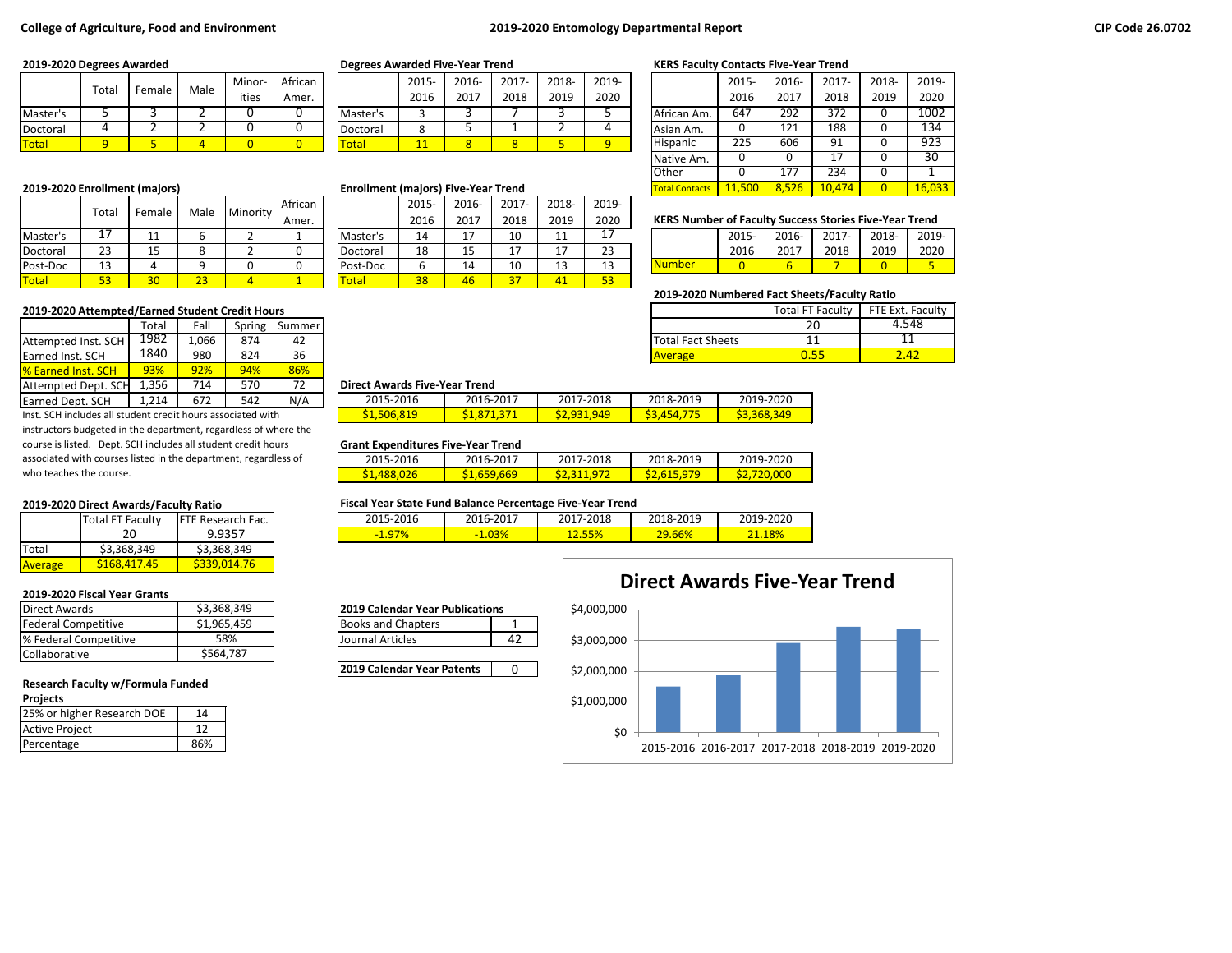## **Entomology Faculty Snapshot 2020**

| <b>All ENT Faculty by Title Series</b> |                |                |  |
|----------------------------------------|----------------|----------------|--|
| <b>Title Series</b>                    | <b>Faculty</b> | <b>Percent</b> |  |
| Adjunct                                |                | 17%            |  |
| Extension                              |                | 17%            |  |
| Lecturer                               |                | 4%             |  |
| Part-Time                              |                | 4%             |  |
| Post-Retirement                        |                | 4%             |  |
| Regular                                | 13             | 54%            |  |
| <b>Total</b>                           | 24             | 100%           |  |

| <b>Full-Time Faculty by Rank</b> |                                  |      |  |  |  |  |  |  |
|----------------------------------|----------------------------------|------|--|--|--|--|--|--|
| <b>Rank</b>                      | <b>Faculty</b><br><b>Percent</b> |      |  |  |  |  |  |  |
| Professor                        | 8                                | 44%  |  |  |  |  |  |  |
| Associate                        |                                  | 6%   |  |  |  |  |  |  |
| Assistant                        | 8                                | 44%  |  |  |  |  |  |  |
| Lecturer                         |                                  | 6%   |  |  |  |  |  |  |
| <b>Total</b>                     | 18                               | 100% |  |  |  |  |  |  |

# **Average DOE**



| All ENT Faculty by Title Series |                |                | All ENT Faculty by Full-Time/Part-Time Status |                 |                |  | <b>Full-Time Faculty by Race</b> |                |         |
|---------------------------------|----------------|----------------|-----------------------------------------------|-----------------|----------------|--|----------------------------------|----------------|---------|
| <b>Title Series</b>             | <b>Faculty</b> | <b>Percent</b> | T/PT Status                                   | <b>Faculty</b>  | <b>Percent</b> |  | <b>IRace</b>                     | <b>Faculty</b> | Percent |
| Adjunct                         |                | 17%            | Full-time                                     | 18 <sup>1</sup> | 75%            |  | <b>Asian</b>                     |                | 17%     |
| <b>Extension</b>                |                | 17%            | Part-time                                     | οı              | 25%            |  | <b>Hispanic</b>                  |                | 6%      |

| Post-Retirement |    | 4%   |                          | White<br><b>Full-Time Faculty by Assignment Period</b> |                |  | 1.<br>ᆠ                            | 67%            |         |
|-----------------|----|------|--------------------------|--------------------------------------------------------|----------------|--|------------------------------------|----------------|---------|
| Regular         | 13 | 54%  | <b>Assignment Period</b> | <b>Faculty</b>                                         | <b>Percent</b> |  |                                    |                |         |
| Total           |    | 100% | 12 month                 | 17                                                     | 94%            |  | <b>Full-Time Faculty by Gender</b> |                |         |
|                 |    |      | 19 month                 |                                                        | 6%             |  | Gender                             | <b>Faculty</b> | Percent |

| Rank      | Faculty | <b>vrcent</b> | <b>Full-Time Faculty Credentials</b> |         |                | Male                            | 14 | 78% |
|-----------|---------|---------------|--------------------------------------|---------|----------------|---------------------------------|----|-----|
| Professor | o       | 44%           | ntials                               | Faculty | <b>Percent</b> |                                 |    |     |
| Associate |         | 6%            | ldh n<br>n.v.                        | 18      | 100%           | <b>Full-Time Faculty by Age</b> |    |     |

| Lecturer           |  | 6%   |              | <b>Full-Time Faculty by Tenure Status</b> |                |                | $30-39$ | 33% |
|--------------------|--|------|--------------|-------------------------------------------|----------------|----------------|---------|-----|
| <b>Total</b>       |  | 100% |              | <b>Tenure Status</b>                      | <b>Faculty</b> | <b>Percent</b> | 40-49   | 17% |
|                    |  |      |              | Tenured                                   |                | 50%            | 50-59   | 22% |
|                    |  |      |              | <b>Tenure Track</b>                       |                | 44%            | 60-65   | 17% |
| <b>Average DOE</b> |  |      | Not Eligible |                                           | 6%             | l> 65          | 11%     |     |

| <b>Full-Time Faculty by Race</b> |                 |                |  |  |  |  |  |  |
|----------------------------------|-----------------|----------------|--|--|--|--|--|--|
| <b>Race</b>                      | <b>Faculty</b>  | <b>Percent</b> |  |  |  |  |  |  |
| Asian                            | R               | 17%            |  |  |  |  |  |  |
| Hispanic                         |                 | 6%             |  |  |  |  |  |  |
| African American                 |                 | 6%             |  |  |  |  |  |  |
| More than one race               |                 | 6%             |  |  |  |  |  |  |
| White                            | 12 <sub>1</sub> |                |  |  |  |  |  |  |

| % | <b>Full-Time Faculty by Gender</b> |                |                |
|---|------------------------------------|----------------|----------------|
| % | <b>Gender</b>                      | <b>Faculty</b> | <b>Percent</b> |
|   | Female                             |                |                |
|   | Male                               |                |                |

| % | Ph.D.                                     | 18             | 100%           | <b>Full-Time Faculty by Age</b> |  |                |                |
|---|-------------------------------------------|----------------|----------------|---------------------------------|--|----------------|----------------|
| % |                                           |                |                | Age                             |  | <b>Faculty</b> | <b>Percent</b> |
| % | <b>Full-Time Faculty by Tenure Status</b> |                |                | $30 - 39$                       |  |                | 33%            |
|   | <b>Tenure Status</b>                      | <b>Faculty</b> | <b>Percent</b> | 40-49                           |  |                | 17%            |
|   | Tenured                                   |                | 50%            | 50-59                           |  |                | 22%            |
|   | <b>Tenure Track</b>                       |                | 44%            | 60-65                           |  |                | 17%            |
|   | Not Eligible                              |                | 6%             | > 65                            |  |                | 11%            |

| <b>Full-Time Faculty by Years of Service</b> |                |                |
|----------------------------------------------|----------------|----------------|
| <b>Years</b>                                 | <b>Faculty</b> | <b>Percent</b> |
| < 4                                          | 6              | 33%            |
| $4 - 6$                                      | 3              |                |
| $10 - 12$                                    | 2              | 11%            |
| $16 - 18$                                    |                | 6%             |
| $19 - 21$                                    |                | 6%             |
| 22-24                                        |                | 11%            |
| 28-30                                        |                | 6%             |
| > 30                                         |                | 11%            |